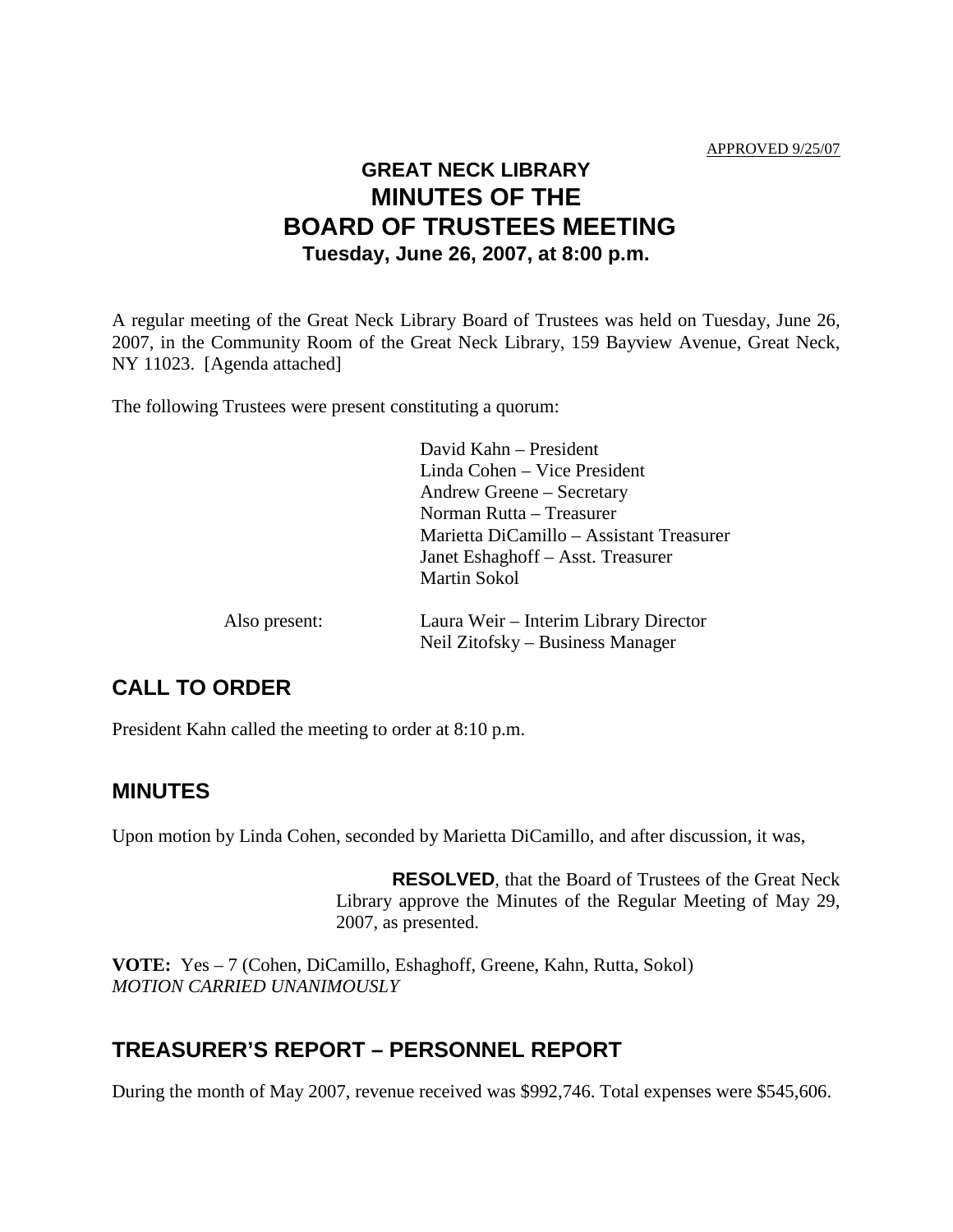At the close of business, May 31, 2007, total operating fund holdings were \$3,502,273. Of these funds, \$3,428,326 was on deposit at HSBC and \$71,167 at JP Morgan Chase Bank, and \$2,780 was on hand in Petty Cash funds at Main and the Branches. This compares to a May 31, 2006, balance of \$2,865,211.

\_\_\_\_\_\_\_\_\_\_\_\_\_\_\_\_\_\_\_\_\_\_\_\_\_\_\_\_\_\_\_\_\_\_\_\_\_\_\_\_\_\_\_\_\_\_\_\_\_\_\_\_\_\_\_\_\_\_\_\_\_\_\_\_\_\_\_\_\_\_\_\_\_\_\_\_\_\_\_\_\_\_\_\_\_\_\_

Additionally, the cash balance of the Main Building and Special Services fund was \$1,232,833, the Automated Library fund was \$58,015; the Restricted Gift fund was \$358,120; the Branch and Special Services fund was \$104,810. These funds totaled \$1,753,778 on May 31, 2007. The May 31, 2006, total was \$1,394,962.

Upon motion by Norman Rutta, seconded by Marietta DiCamillo, and after discussion, it was,

**RESOLVED,** that the Board of Trustees of the Great Neck Library accept the June 26, 2007, Treasurer's Report with the Personnel Changes of May 19, 2007, through June 21, 2007.

**VOTE:** Yes – 7 (Cohen, DiCamillo, Eshaghoff, Greene, Kahn, Rutta, Sokol) *MOTION CARRIED UNANIMOUSLY*

Upon motion by Norman Rutta, seconded by Marietta DiCamillo, and after discussion, it was,

**RESOLVED,** that the Board of Trustees of the Great Neck Library authorize the Treasurer, who has reviewed all checks and supporting documentation, to pay the persons named in the Warrant dated May 19, 2007, through June 21, 2007, Paid Checks numbered 0024102 through 0024106, 0024163 through 0024168, 1186 to 1188, 35469 through 35509, and Checks To-Be-Paid numbered 35510 through 35674, the sums set against their respective names, amounting in the aggregate to \$243,577.73.

**VOTE:** Yes – 7 (Cohen, DiCamillo, Eshaghoff, Greene, Kahn, Rutta, Sokol) *MOTION CARRIED UNANIMOUSLY*

Upon motion by Norman Rutta, seconded by Marietta DiCamillo and after discussion, it was,

**RESOLVED,** that the Board of Trustees of the Great Neck Library accept the Payroll Warrants for pay dates May 10 and May 24, 2007, which have been reviewed by the Treasurer, in the amounts of \$167,184.73 and \$164,177.77 respectively, for a total of \$331,362.50.

**VOTE:** Yes – 7 (Cohen, DiCamillo, Eshaghoff, Greene, Kahn, Rutta, Sokol) *MOTION CARRIED UNANIMOUSLY*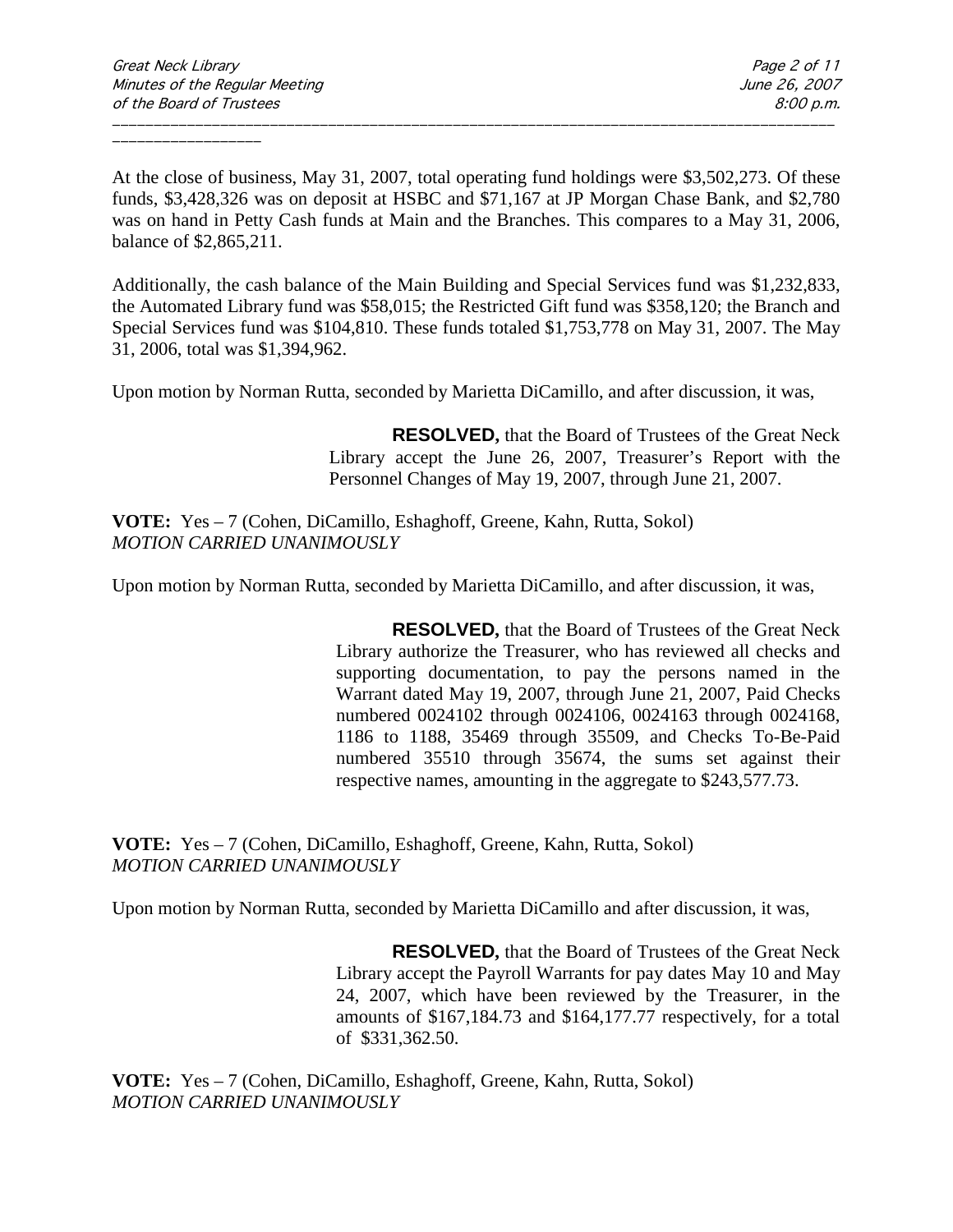As a follow-up to a query at the April Board meeting, Trustee DiCamillo inquired whether the Library had received reimbursement from the Town of North Hempstead for the Parking/Traffic Study. Payment to cover the cost of the study has now been received.

\_\_\_\_\_\_\_\_\_\_\_\_\_\_\_\_\_\_\_\_\_\_\_\_\_\_\_\_\_\_\_\_\_\_\_\_\_\_\_\_\_\_\_\_\_\_\_\_\_\_\_\_\_\_\_\_\_\_\_\_\_\_\_\_\_\_\_\_\_\_\_\_\_\_\_\_\_\_\_\_\_\_\_\_\_\_\_

# **REPORTS**

## INTERIM DIRECTOR

## *Addendum to the written report which is attached:*

Fascia Panels – when the railing along the balcony was being power washed, a lot of rust came off. Further investigation revealed that the base of the railing had rotted. The inspectors from the insurance company also had noted that the railing was loose and unsafe. The railing was removed, reinforced and cemented back in the floor of the balcony, and will be painted. The repair of the fascia came in under the price quoted so the cost to fix the rusted railing did not exceed what the Board approved to repair the fascia panels. Interim Director Weir was commended for exercising discretion in getting the railing fixed.

Power Outage – the Library only had to pay the Library's electrician for one and a half hour of his time. Business Manager was commended for an excellent job done during the outage.

Print Management Software – Janet Fine, Head of Circulation and Computer Services, had recommended Library Metricks but was disappointed with the difficulty in using the software and the company's poor product support. After checking with other libraries that use this software, they confirmed that technical support was inadequate. She was now proposing Librarica, although more expensive than Library Metricks, it is cheaper than the other print management systems she had looked at. The Computer Department was able to set up a no-cost trial subscription but there were issues that still needed to be resolved.

Handicap Access to Levels – portable folding ramps did not seem to be the solution since this would be dependent on library staff to provide assistance upon entering and leaving Levels. A lift would be a more permanent solution which would not be for just one person but for anyone who is physically challenged. The Interim Director was asked to get estimates for both the ramp and the lift. The architects' opinion should also be obtained on whether a permanent lift installed now could be reused during renovation.

New York Library Association (NYLA) – the Board consented for the Great Neck Library to become an organizational member of the New York Library Association instead of only the Director being an individual member.

Louise Carter Bequest – the question was whether the interest could be separated from the principal. The Interim Director was instructed to ask the Library's attorney to render an opinion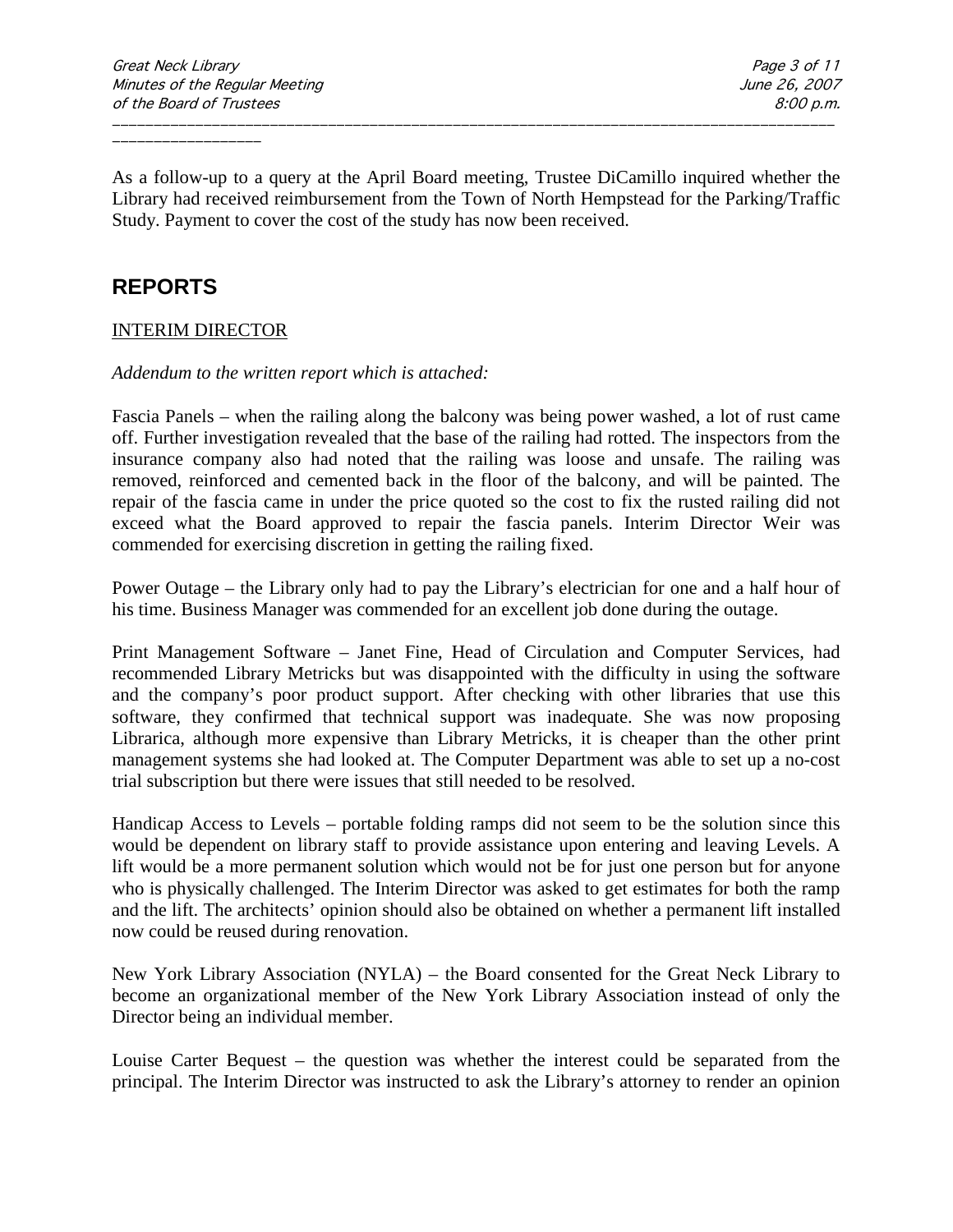\_\_\_\_\_\_\_\_\_\_\_\_\_\_\_\_\_\_ on whether the interest on the Louise Carter Bequest to the Great Neck Library could be spent separately.

\_\_\_\_\_\_\_\_\_\_\_\_\_\_\_\_\_\_\_\_\_\_\_\_\_\_\_\_\_\_\_\_\_\_\_\_\_\_\_\_\_\_\_\_\_\_\_\_\_\_\_\_\_\_\_\_\_\_\_\_\_\_\_\_\_\_\_\_\_\_\_\_\_\_\_\_\_\_\_\_\_\_\_\_\_\_\_

*Public Comments: Ralene Adler, Amy Levinson, Emanuel Kline, Marianna Wohlgemuth, Carole Perry, Carol Frank, Naomi Feldheim*

### BUILDING COMMITTEE [report appended]

Committee Chair, Martin Sokol, read the Minutes of the June 18<sup>th</sup> meeting, which are attached to these Minutes. The intent of the July  $16<sup>th</sup>$  Building Committee meeting will be to put together the findings of the field trip to Elmont Memorial Library on June  $12<sup>th</sup>$  and the meeting with the architects on June  $18<sup>th</sup>$ , after which recommendations will be made to the Board.

Trustee DiCamillo, who had attended the Building Committee meeting, pointed out that the Minutes contained the following errors which should be corrected:

- (a) The renovation cost for existing space was actually \$150 \$175 per square foot and not \$100-\$125 per square foot, and the numbers were based on 2003 figures and not current estimates.
- (b) The Minutes were contradictory in reporting that there was a question on whether furniture was included in the architects' fees and also that furniture was not included in the estimates. Her recollection was that it was not decided whether or not furniture was included in the estimates.

Trustee Greene pointed out there was a memo from the architects that reaffirm the cost as \$150- \$175 per square foot with estimates based on today's numbers.

Trustee DiCamillo also had a series of questions pertaining to architectural drawings that were presented at the June Building Committee meeting. She wanted to know who had directed the architects to do a new set of drawings which were not discussed or voted on by all the Trustees. These drawings in question called for a full second story with a doubling of the current mezzanine space. She read an excerpt from the Minutes of the May 23, 2006, meeting of the Board of Trustees authorizing the architects to develop a plan, which would extend the south side of the main level, and would fill in the spaces where the driveway currently exists on the lower level and the northeast corner on two levels of the building – the only plan that the Board had embraced. Trustee DiCamillo expressed surprise that no one had contacted the Great Neck Water Pollution Control District regarding acquiring additional parking which was a priority before any development of plans as was discussed and agreed upon by the Board. She objected to the process moving forward without the benefit of a Board discussion.

Trustee Greene assured her that the drawings were very preliminary and were only an investigation as to the possibility of a second floor and the plans did not cost the Library a dime; they were free. There were communications between the members of the Building Committee as well as the President and with the Water Pollution Control District regarding additional parking spaces.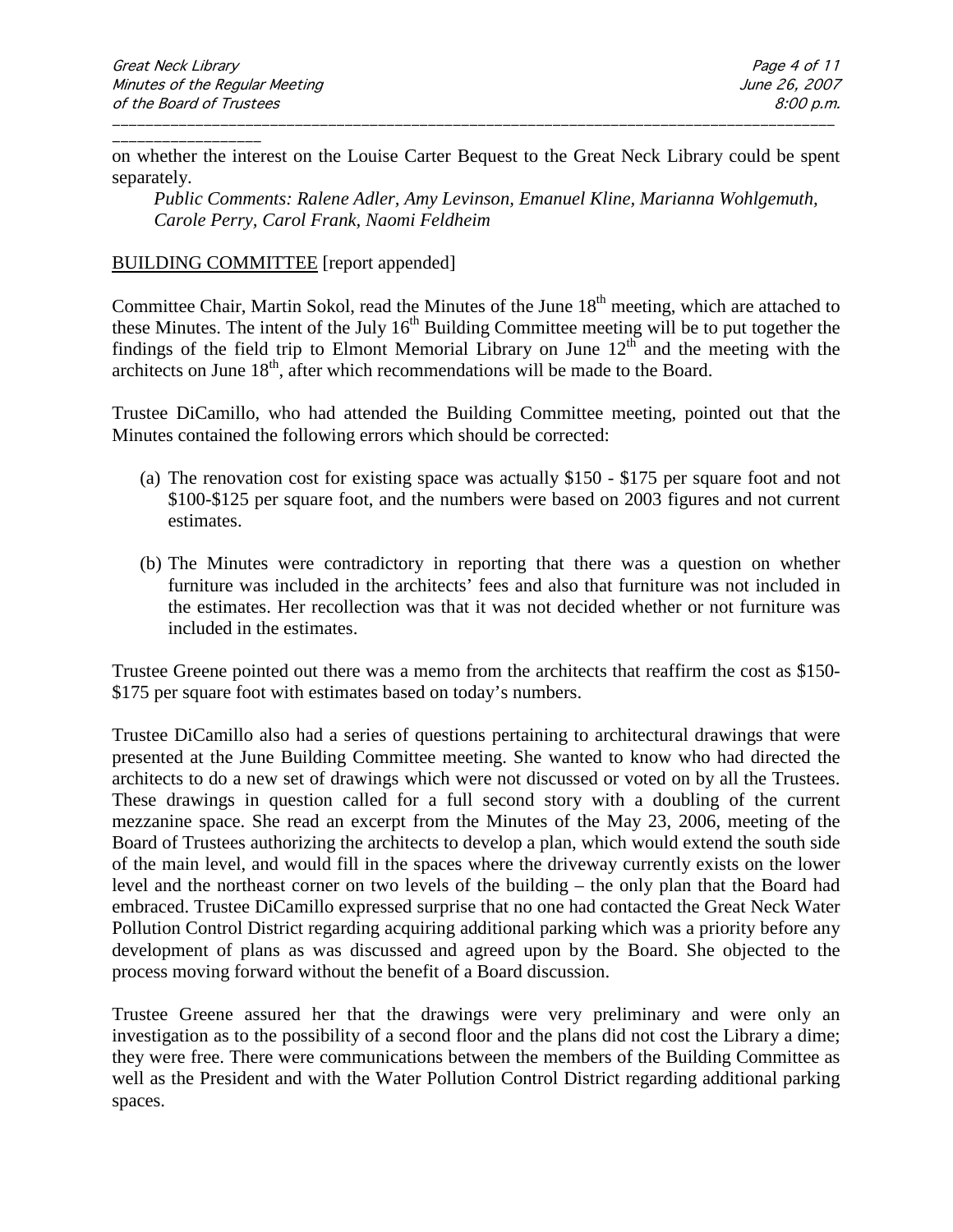President Kahn concurred with Trustee Greene in that there has been informal communication with the Water Pollution Control District but there has not been a formal meeting with them. The Water Pollution Control District requested that a formal letter on the Library's stationery be sent to them asking for additional land for parking for the Library. This has not yet been done.

\_\_\_\_\_\_\_\_\_\_\_\_\_\_\_\_\_\_\_\_\_\_\_\_\_\_\_\_\_\_\_\_\_\_\_\_\_\_\_\_\_\_\_\_\_\_\_\_\_\_\_\_\_\_\_\_\_\_\_\_\_\_\_\_\_\_\_\_\_\_\_\_\_\_\_\_\_\_\_\_\_\_\_\_\_\_\_

Trustee Cohen corrected another error in the Minutes which stated that *"it appears from discussions that majority of Trustees favor a dedicated second floor..."* She suggested that the way the sentence should have been worded was "the majority of the Building Committee members present at that meeting were interested in finding out how feasible a second story would be." She also explained that there was another 20% fee during actual construction, which was phase four, and this should make the numbers add up.

According to Trustee Sokol, last year's plan is dead and the Building Committee was now trying to create a compromise plan. He sees three issues with the second floor: (1) the cost of the second floor; (2) why have the second floor? and (3) the potential closure of the Library.

The Board was reminded that the Water Pollution Control District and the other sewer districts in Nassau County are faced with Nassau County approaching them in regard to consolidation; and it is questionable as to whether or not they will be able to retain their power in making decisions about this land. Also, according to the Water Pollution Control District, the Library had sent them a letter in 2005 requesting leasing land and the Library did receive a response from them denying their request. It was asserted that the response was read at a subsequent Board meeting. The Interim Director was asked to check if there was a written response.

The Board was asked to identify the Building Committee members and to explain what was the role of this sub-committee.

The President urged everyone not go back and lay blame on various things but move forward and look at the questions they are faced with and how they will be resolved.

*Public Comments: Unidentified Lady, Unidentified Lady #2, Babette Glass, Amy Levinson, Marianna Wohlgemuth, Robert Mendelson, Carol Frank, Ralene Adler, Rebecca Sassouni*

## POLICY COMMITTEE [report appended]

Trustee Cohen, chair of the Policy Committee, read the Minutes of the Policy Committee meeting of June  $19<sup>th</sup>$ , which are appended.

Ralene Adler had written a letter to Linda Cohen, Committee Chair, suggesting that some of the money from Louise Carter's bequest be used to set up some scholarship program or something that would enable people in the community to take advantage of various opportunities as an alternative to the Museum Passes. The letter will be discussed at a subsequent Policy Committee meeting.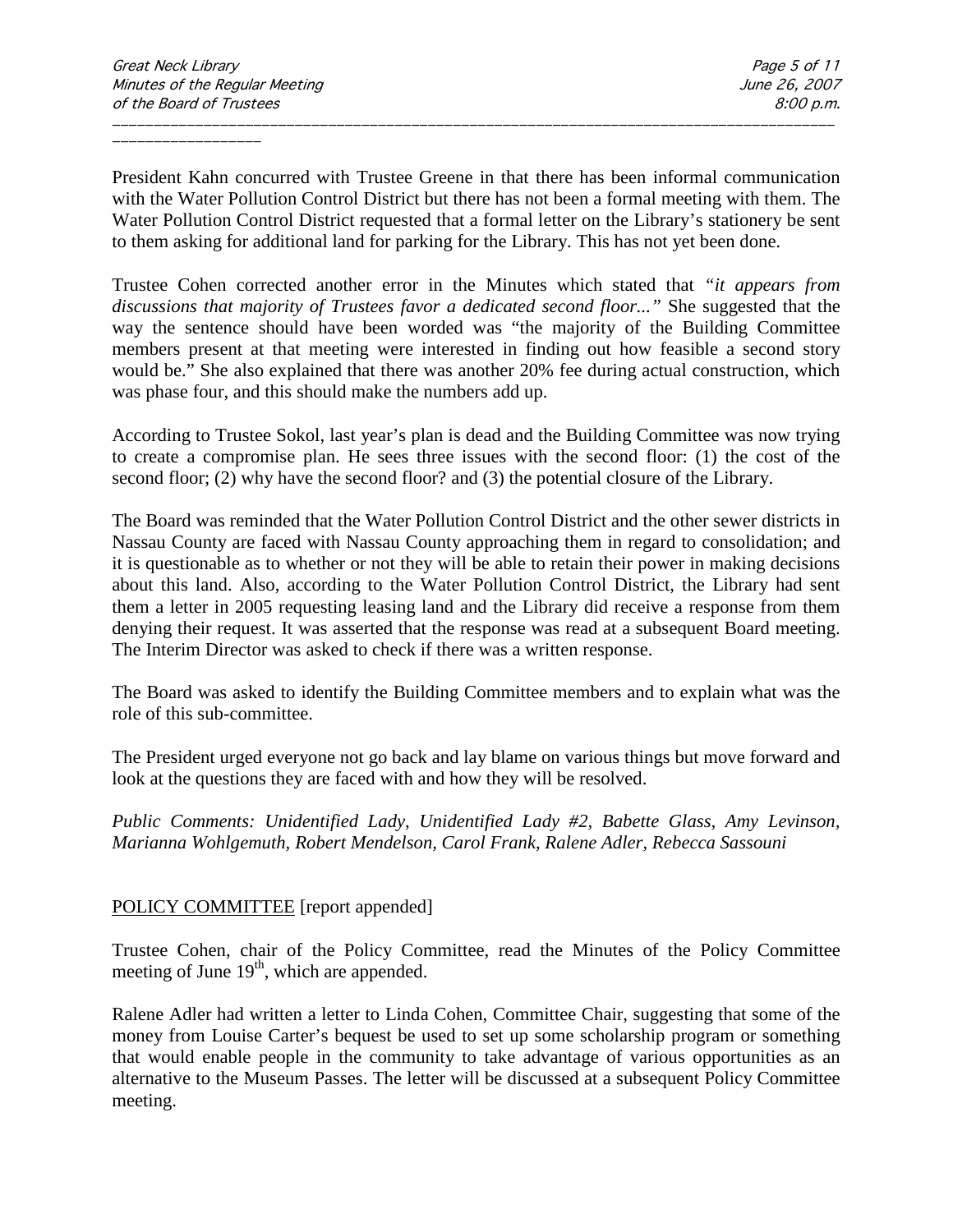Another topic discussed and not mentioned in the Minutes, was New York State Law for violence in the workplace and the development of a policy. Director Weir informed the meeting that the Nassau Library System will be holding another session for Library Directors on this in the fall. She spoke to Jackie Thresher, Director of the Nassau Library System, who informed her that they cannot develop a policy until the State has come out with guidelines. The State has made the law but has not yet made guidelines.

\_\_\_\_\_\_\_\_\_\_\_\_\_\_\_\_\_\_\_\_\_\_\_\_\_\_\_\_\_\_\_\_\_\_\_\_\_\_\_\_\_\_\_\_\_\_\_\_\_\_\_\_\_\_\_\_\_\_\_\_\_\_\_\_\_\_\_\_\_\_\_\_\_\_\_\_\_\_\_\_\_\_\_\_\_\_\_

# **OLD BUSINESS**

## REMOVAL OF BATHROOM IN CHILDREN'S DEPARTMENT

Upon motion by Norman Rutta, seconded by Marietta DiCamillo, and after discussion, it was,

**RESOLVED,** that the Board of Trustees of the Great Neck Library authorize the repair and restoration of the recently dismantled children's bathroom at Main at a cost not to exceed \$3,000, in order to provide two available and accessible bathrooms for children's use.

*Public Comments: Ralene Adler*

**VOTE:** Yes – 7 (Cohen, DiCamillo, Eshaghoff, Greene, Kahn, Rutta, Sokol) *MOTION CARRIED UNANIMOUSLY*

## ABSENTEE BALLOT

Upon motion by Linda Cohen, seconded by Marietta DiCamillo, and after discussion, it was,

**RESOLVED,** that the Board of Trustees of the Great Neck Library eliminate the use of Proxy Ballots at the Annual Meeting of the Great Neck Library and instead use Absentee Ballots. Absentee Ballots will be issued by the Library upon receipt of the completed Absentee Ballot application which is attached.

**VOTE:** Yes – 7 (Cohen, DiCamillo, Eshaghoff, Greene, Kahn, Rutta, Sokol) *MOTION CARRIED UNANIMOUSLY*

## BYLAW AMENDMENT

Upon motion by Linda Cohen, seconded by Marietta DiCamillo, and after discussion, it was,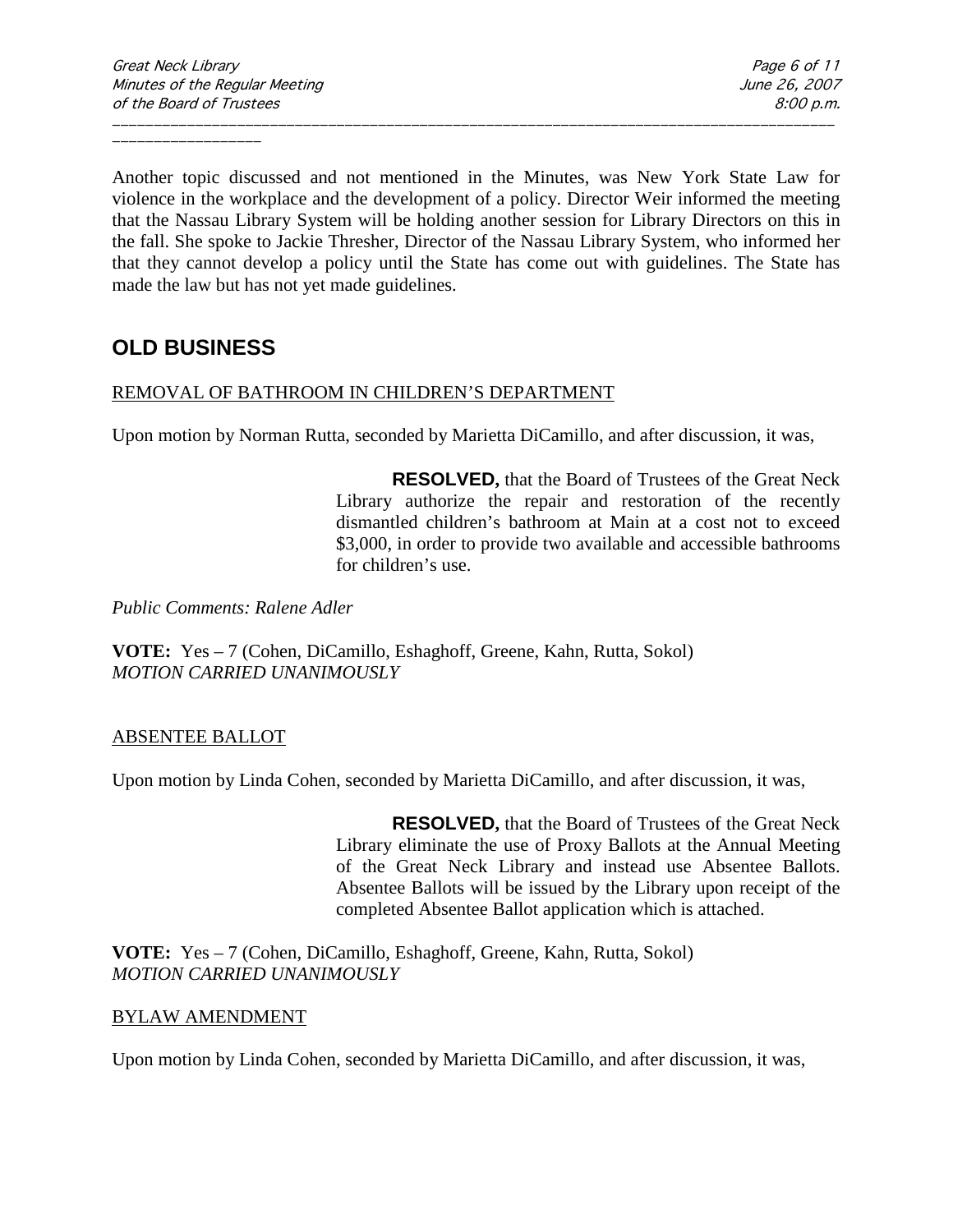**RESOLVED,** that the Board of Trustees of the Great Neck Library approve the following bylaw amendment to be placed before the Great Neck Library Association Membership at its Annual Meeting on October 29, 2007 for consideration:

#### Article V, G

Members shall be entitled to vote by proxy **absentee ballot** upon, and only upon, the following conditions:

1. Such proxy **absentee ballot** shall be irrevocable.

\_\_\_\_\_\_\_\_\_\_\_\_\_\_\_\_\_\_\_\_\_\_\_\_\_\_\_\_\_\_\_\_\_\_\_\_\_\_\_\_\_\_\_\_\_\_\_\_\_\_\_\_\_\_\_\_\_\_\_\_\_\_\_\_\_\_\_\_\_\_\_\_\_\_\_\_\_\_\_\_\_\_\_\_\_\_\_

2. The proxy **absentee ballot** must be on a**n** proxy **absentee ballot** form provided by the Association. Such proxy **absentee ballot** form for the Annual Meeting shall be made available to members no sooner than the  $2<sup>nd</sup>$ Monday of September immediately preceding the Annual Meeting, and, for any special meeting, no sooner than the  $23<sup>rd</sup>$  day immediately preceding such special meeting.

3. The proxy **absentee ballot** must be filed with the Director of the Library, or such person or persons as the Director shall designate, no later than 5:00 p.m. on the Friday before the Annual Meeting or 5:00 p.m. on the last day that the Main Branch of the Association is open before the day of any special meeting.

4. Each proxy **absentee ballot** envelope must be signed by the member and should have the name **and** address and library card number of the member printed thereon. However, failure to have the name of the member printed thereon will not render the proxy **absentee ballot** void if the signature is sufficiently legible to identify the member clearly.

5. The Trustees shall have the right to mail, or to otherwise provide to members proxy **absentee ballot** forms, designating the Secretary of the Board or, if the Secretary has a special interest in the election, another Trustee, to vote on behalf of the members at the Annual or special meetings as the members may direct or permit by such proxy **absentee ballot**.

6. Trustees shall have the right to limit proxy **absentee ballot** voting to the voting for Trustees, for Amendments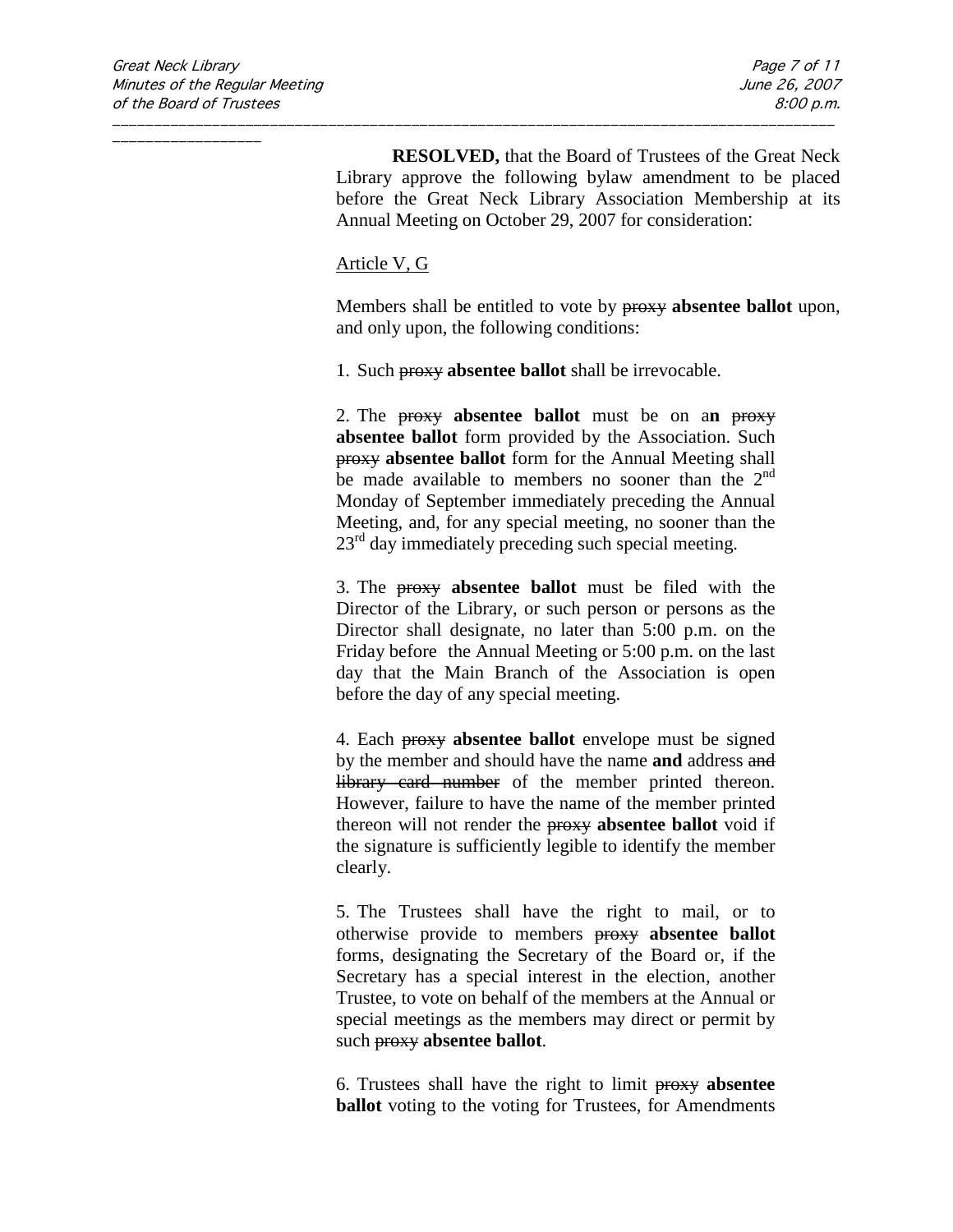to the Bylaws, election of Nominating Committee members and such other items as the Board deems appropriate.

7. A**n** proxy **absentee ballot** form shall specifically set forth each item of business for which it is voted and how such proxy **absentee ballot** shall be voted.

## Article VI, C

One hundred members attending, in person or by proxy **absentee ballot**, shall constitute a quorum of the membership at any Annual Meeting of the members, except as specifically set forth in Section 604(b) of the Not-For-Profit Corporation Law, or any successor statute thereto, with regard to special meetings for the election of Trustees.

[note: strike through is deletion; **bold face** text is addition]

*Public Comments: Emanuel Kline, Rebecca Sassouni, Amy Levinson, Carol Frank*

\_\_\_\_\_\_\_\_\_\_\_\_\_\_\_\_\_\_\_\_\_\_\_\_\_\_\_\_\_\_\_\_\_\_\_\_\_\_\_\_\_\_\_\_\_\_\_\_\_\_\_\_\_\_\_\_\_\_\_\_\_\_\_\_\_\_\_\_\_\_\_\_\_\_\_\_\_\_\_\_\_\_\_\_\_\_\_

**VOTE:** Yes – 7 (Cohen, DiCamillo, Eshaghoff, Greene, Kahn, Rutta, Sokol) *MOTION CARRIED UNANIMOUSLY*

## MUSEUM PASSES

Since there was no consensus on the part of the Policy Committee, and Ralene Adler had some interesting ideas regarding alternatives to museum passes [see Policy Committee Report which is a part of these Minutes], Trustee Greene moved and Trustee DiCamillo seconded for this to be tabled. All Trustees were in favor and this was therefore tabled. The Policy Committee will discuss this at a subsequent meeting.

## **NEW BUSINESS**

## RECORDS RETENTION/DESTRUCTION OF RECORDS

Upon motion by Marietta DiCamillo, seconded by Linda Cohen, and after discussion, it was,

**RESOLVED,** that the Board of Trustees of the Great Neck Library authorize the destruction of the following records [list attached] in accordance with the Record Retention policy 400-30.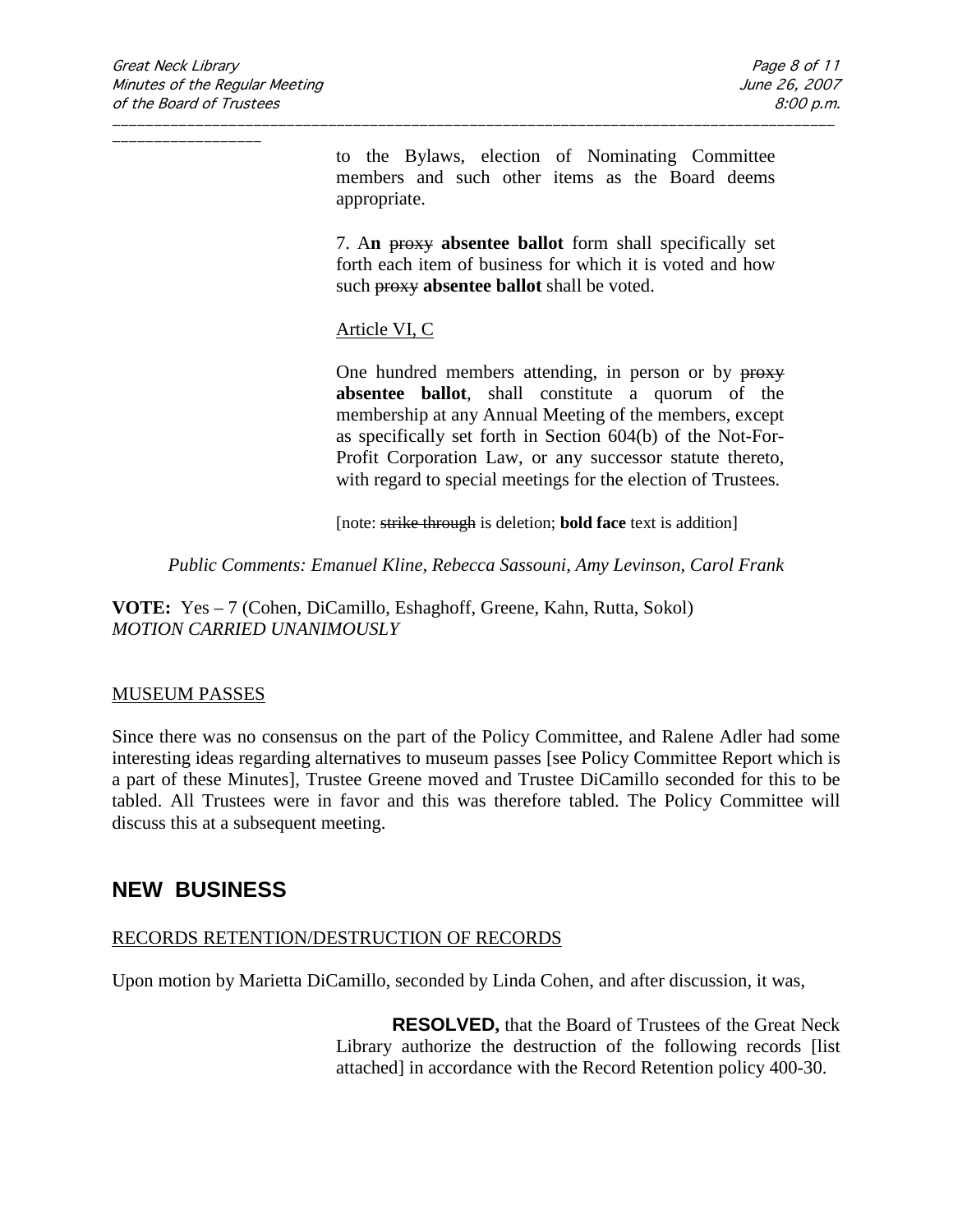\_\_\_\_\_\_\_\_\_\_\_\_\_\_\_\_\_\_ There were gaps in the cancelled payroll checks for 1993, 1994, 1995. The Business Manager explained that prior to the Retention Record Schedule policy approved by the Board in April, there was a vaguely worded policy in place that indicated that after 7 years records would be destroyed. Some records were destroyed under that old policy but there were other records that should have been destroyed but were not because they were not where they belonged.

\_\_\_\_\_\_\_\_\_\_\_\_\_\_\_\_\_\_\_\_\_\_\_\_\_\_\_\_\_\_\_\_\_\_\_\_\_\_\_\_\_\_\_\_\_\_\_\_\_\_\_\_\_\_\_\_\_\_\_\_\_\_\_\_\_\_\_\_\_\_\_\_\_\_\_\_\_\_\_\_\_\_\_\_\_\_\_

**VOTE:** Yes **–** 7 (Cohen, DiCamillo, Eshaghoff, Greene, Kahn, Rutta, Sokol) *MOTION CARRIED UNANIMOUSLY*

Upon motion by Janet Eshaghoff, seconded by Marietta DiCamillo and after discussion, it was,

**RESOLVED,** that the Board of Trustees of the Great Neck Library authorize the destruction of the following election records [list attached] in accordance with the Record Retention policy 400-30.

In view of the fact that Newsday, by means of the FOIL, was requesting information from libraries about their election and trustees, the Board thought it was not a good idea to destroy these records at this time. Therefore, on motion by Trustee Greene and seconded by Trustee Rutta, this was tabled based on potential FOIL requests from Newsday.

**VOTE:** Yes **–** 7 (Cohen, DiCamillo, Eshaghoff, Greene, Kahn, Rutta, Sokol) *MOTION CARRIED UNANIMOUSLY* 

## EXCESS FIXTURE

Upon motion by Martin Sokol, seconded by Janet Eshaghoff, and after discussion, it was,

**RESOLVED,** that the Board of Trustees of the Great Neck Library declare circulation checkout counter "B" excessed, and authorize the Interim Director to dispose of same in an appropriate manner.

Shelving for an ongoing book sale will be installed where checkout "B" is now located. Checkout "B" had been rarely used. There was a question about the Express Bookdrop which is located at that checkout. The bookdrop also was seldom used.

**VOTE:** Yes **–** 7 (Cohen, DiCamillo, Eshaghoff, Greene, Kahn, Rutta, Sokol) *MOTION CARRIED UNANIMOUSLY*

## CELL PHONE TOWER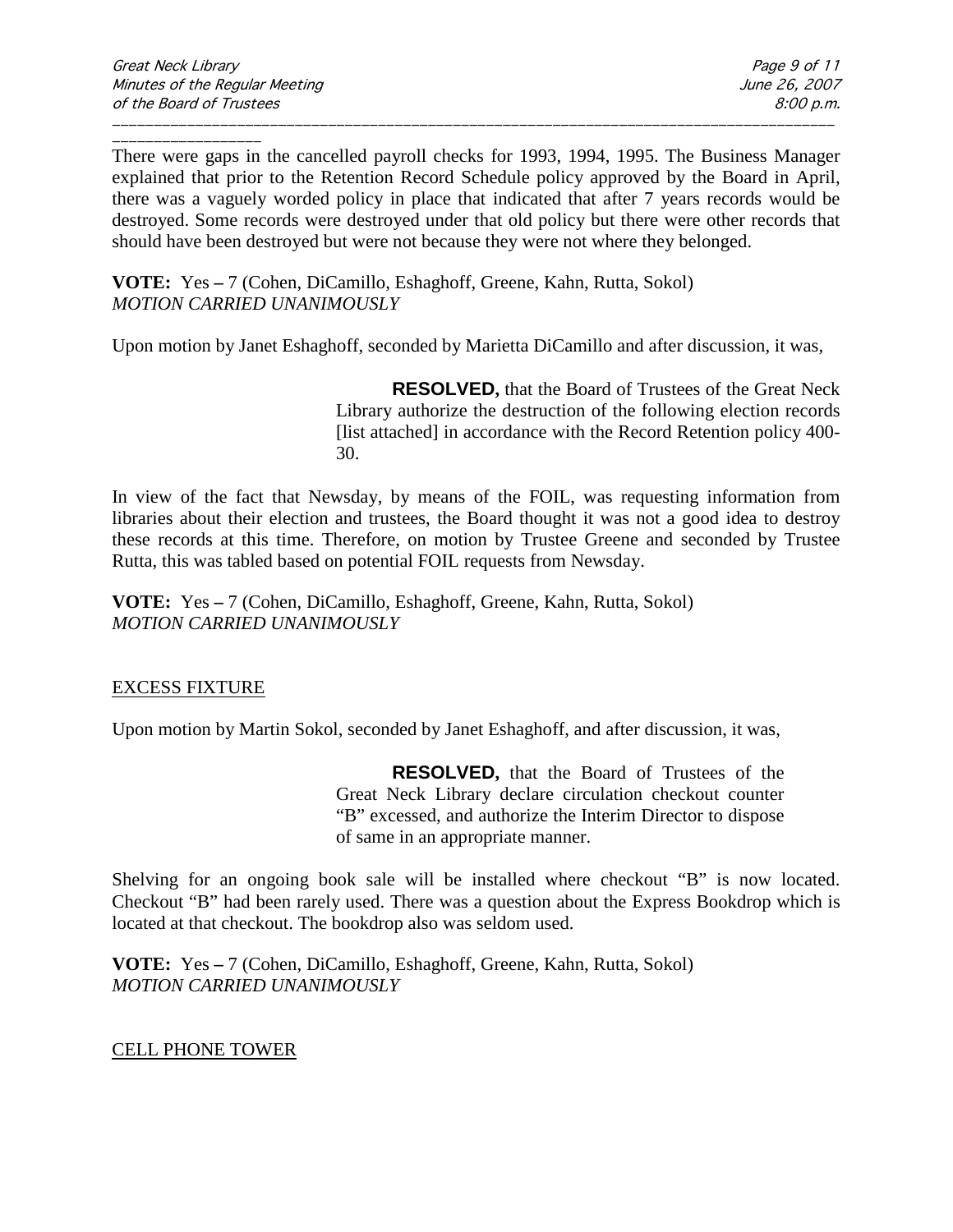A proposal was received from Highlander Consultants, Inc., to lease space at the Main Library to Omnipoint Communications (T-MOBILE) for the installation of communication base station and erection of a flagpole to use as a cell phone tower. A similar proposal from Cingular Wireless had come before the Board in 2005 and the Board had rejected that proposal.

\_\_\_\_\_\_\_\_\_\_\_\_\_\_\_\_\_\_\_\_\_\_\_\_\_\_\_\_\_\_\_\_\_\_\_\_\_\_\_\_\_\_\_\_\_\_\_\_\_\_\_\_\_\_\_\_\_\_\_\_\_\_\_\_\_\_\_\_\_\_\_\_\_\_\_\_\_\_\_\_\_\_\_\_\_\_\_

On motion by Trustee Cohen and seconded by Trustee Rutta, the Board unanimously agreed not to have a discussion on the proposal from Highlander Consultants because the Library did not want the erection of a cell phone tower.

## NYS CONSTRUCTION GRANT

Upon motion by Linda Cohen, seconded by Marietta DiCamillo, and after discussion, it was,

**RESOLVED,** that the Board of Trustees of the Great Neck Library approve the submission of an application to the New York State Division of Library Development for the \$14 million Public Library Construction Grant Program for the upgrade of the motor pump unit and controller of the elevator at the Main Library.

**VOTE:** Yes **–** 7 (Cohen, DiCamillo, Eshaghoff, Greene, Kahn, Rutta, Sokol) *MOTION CARRIED UNANIMOUSLY*

Upon motion by Martin Sokol, seconded by Andrew Greene, and after discussion, it was,

**RESOLVED,** that the Board of Trustees of the Great Neck Library approve the submission of an application to the New York State Division of Library Development for the \$800,000 Public Library Construction Grant Program for replacing the air conditioning system in the Computer Room at the Main Library.

**VOTE:** Yes **–** 7 (Cohen, DiCamillo, Eshaghoff, Greene, Kahn, Rutta, Sokol) *MOTION CARRIED UNANIMOUSLY*

#### **PERSONNEL**

Upon motion by Marietta DiCamillo, seconded by Linda Cohen, and after discussion, it was,

**RESOLVED,** that the Board of Trustees of the Great Neck Library approve the promotion of Garry Horodyski to Computer Technician II at a salary of \$40,000 per year effective July 1, 2007.